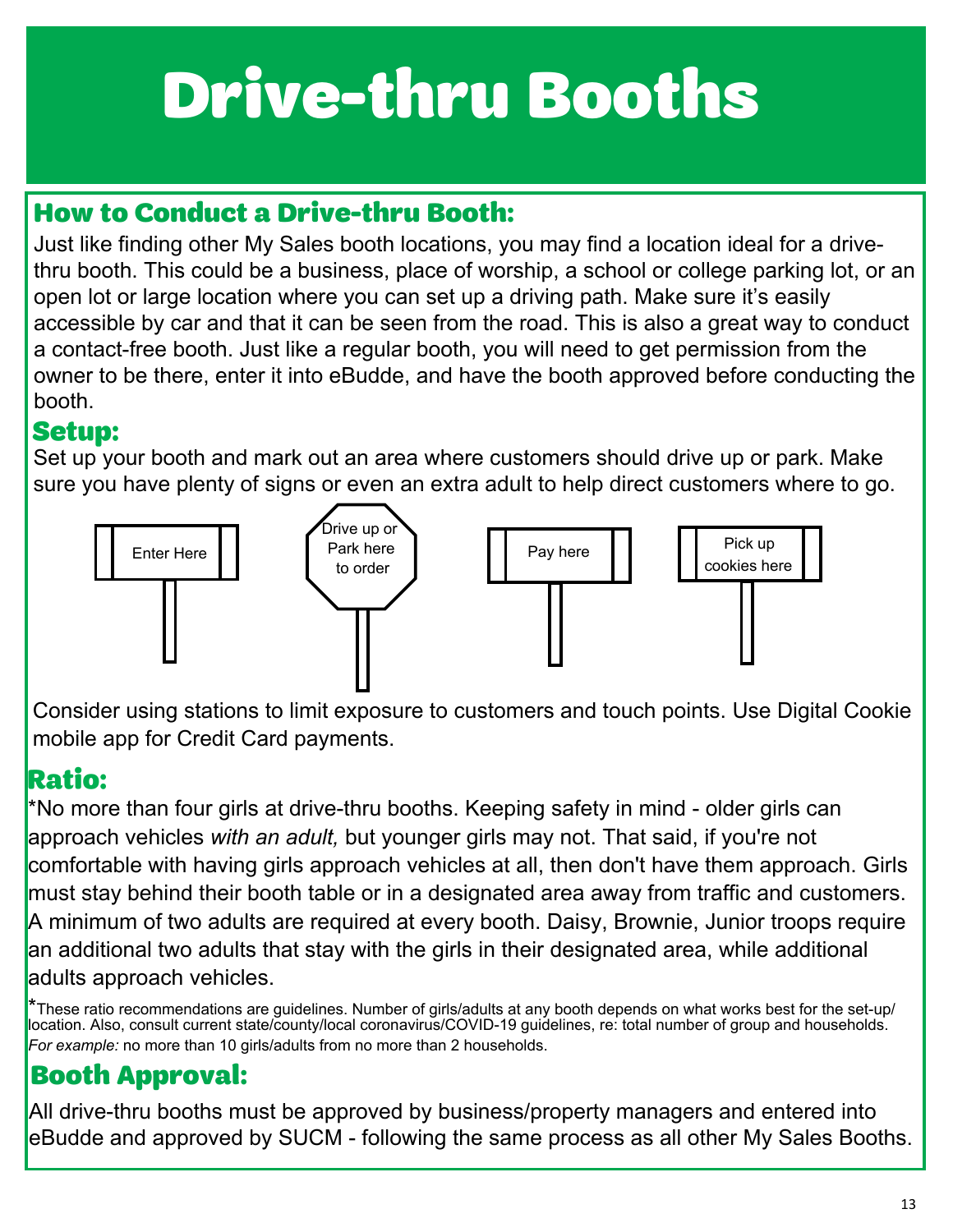## Safety:

Safety is the number one priority. During drive-thru booths, safety measures must be increased. Please abide by the rules outlined here and add additional safety measures relevant to various locations if needed.

#### \*More on Ratios:

- Drive-thru booths may need to have additional adults depending on booth setup.
- Daisy and Brownie troops must have two adults remain at the table with girls throughout the duration of the booth, plus additional adults to approach vehicles.
- Additional adults must be present to take payment, distribute orders to pickup location, and to guide traffic.
- Should a girl need to leave their table for any reason, two girls and one adult must accompany girls.
- Juniors to Ambassadors may conduct a drive-thru booth with two adults or more.

\*These ratio recommendations are guidelines. Number of girls/adults at any booth depends on what works best for the set-up/ location. Also, consult current state/county/local coronavirus/COVID-19 guidelines, re: total number of group and households. *For example:* no more than 10 girls/adults from no more than 2 households.

## Drive-thru Booth Location Guidelines:

- Drive-thru sites must have adequate space for table setup and traffic flow.
- Drive-thru sites must not interfere with public traffic flow.
- Drive-thru sites must not interfere with neighboring business parking.

### **Location Suggestions:**

- Business parking lots closed on Saturday and/or Sunday (i.e. banks)
- School/college parking lots
- Places of worship parking lots
- Vacant store parking lots
- Office parking lots

## **Restrictions:**

- Drive-thru booths cannot be held after dusk.
- Younger girls cannot approach a vehicle. Older girls can approach a vehicle accompanied by an adult volunteer or caregiver.

**1/2020 Update:** Troop volunteers, parents/caregivers at booths - you may get questions about palm oil in Girl Scout cookies. Review the [GSUSA resource](https://www.girlscoutsofcolorado.org/content/dam/girlscoutsofcolorado/documents/2021_cookie_booth_record_form.pdf) for adults and girls to help answer questions.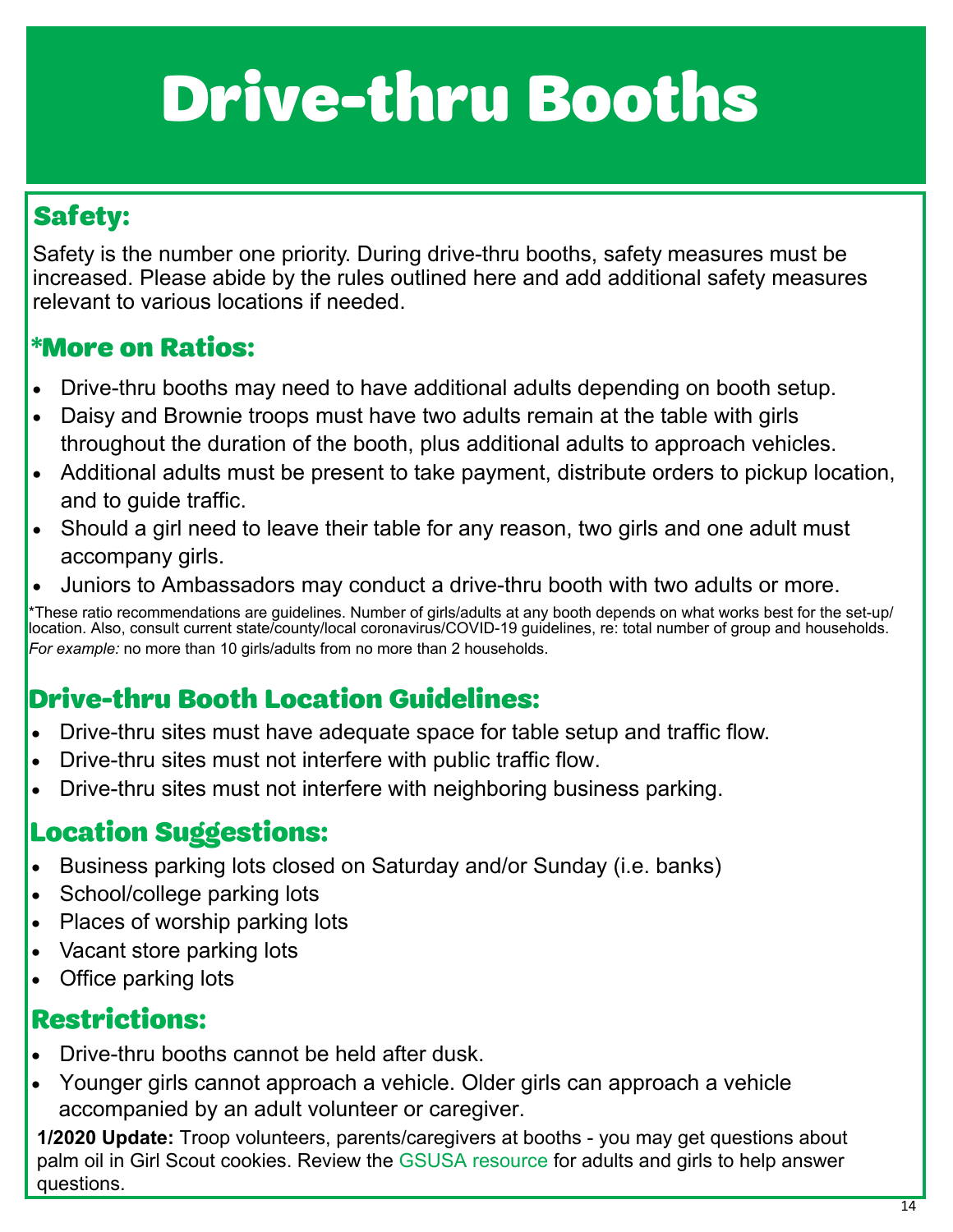## **Straight or Drive-Thru Booth Setup Example:**



#### **Steps:**

- 1. Cars enter lot ensure ample space for cars waiting.
- 2. Customer places order with adult.
- 3. Adult takes payment with Digital Cookie app.
- 4. Adult tells girls what the order is this is a great role for an additional adult. They can communicate orders with order fulfillment center.
- 5. Girls fulfill order.
- 6. Adult gathers order from fulfillment.
- 7. Adult gives customer their order. This could be contact free in trunk or back seat. Or the adult can utilize the bin technique.

## **Signage:**

- 1. Enter
- 2. Stop (order placement)
- 3. Drive Forward
- 4. Stop (order pickup)
- 5. Exit
- 6. Thank You
- 7. Troop Sign
- 8. Safety cones or improvised barrier for traffic flow and to rope off girl area

### **Safety:**

- Girls must remain in fulfillment area throughout the duration of booth.
- Only older girls can approach a vehicle accompanied by an adult volunteer or caregiver.
- \*Four adults must be present for Daisy and Brownie booths. Two adults to stay with girls and two adults to approach cars.
- Cars must never impede traffic or business parking.

\*These ratio recommendations are guidelines. Number of girls/adults at any booth depends on what works best for the setup/location. Also, consult current state/county/local coronavirus/COVID-19 guidelines, re: total number of group and households. For example: no more than 10 girls/adults from no more than 2 households.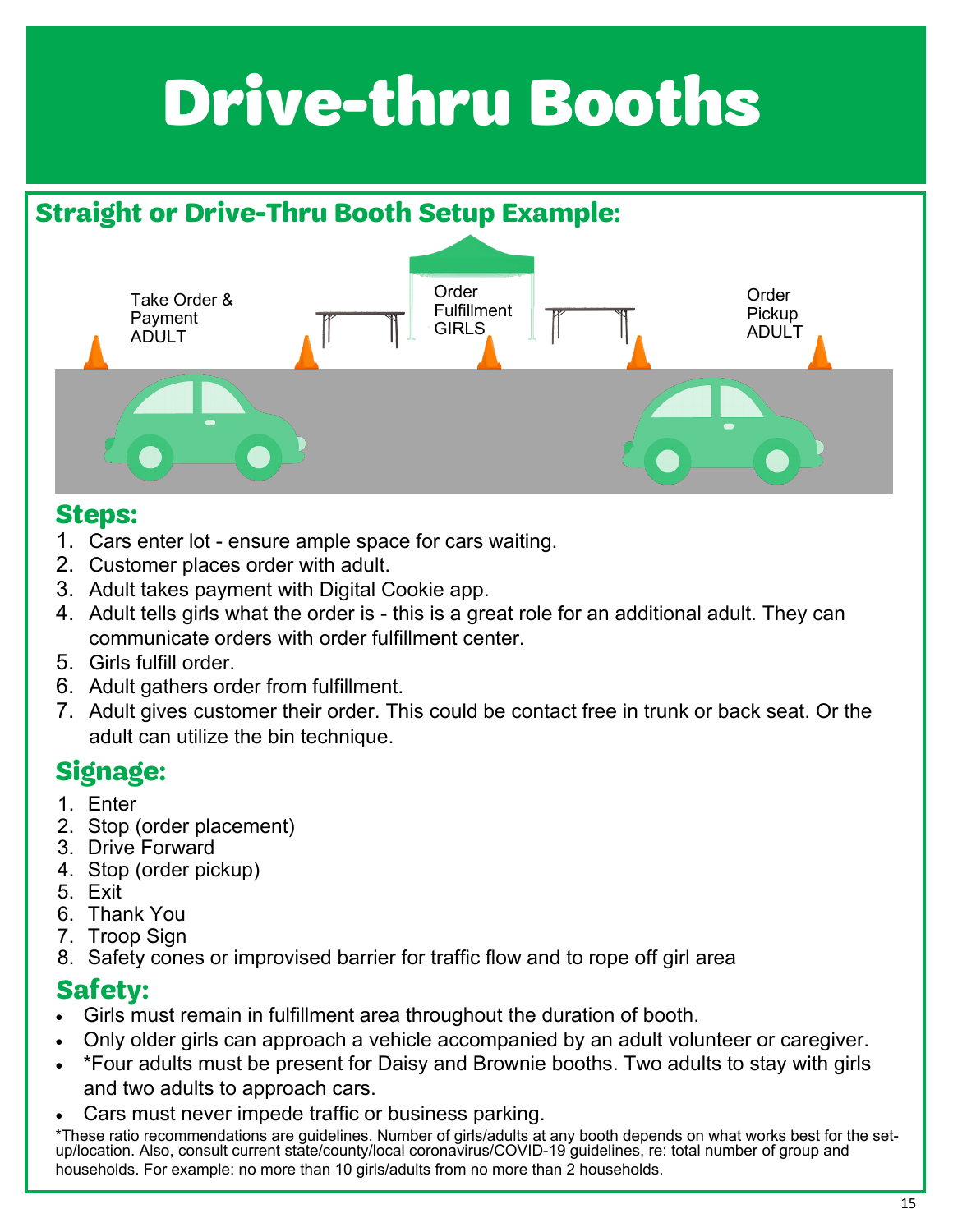## **Drive-thru Booth "Horseshoe" Setup Example: START HERE**

**STATION 1** 

 $\Box$  $(5)$ 

Customer drives up to Station 1.

- Adult volunteer stands 6 feet away from car and takes cookie order.
- **Volunteer lets Girl Scout know** what cookies to have ready at Station 2.
- Customer utilizes basket at end of table to deposit payment method.
- Volunteer asks customer to roll up window while grabbing basket with payment.
- Volunteer processes payment and returns change/credit card back to basket at end of table of Station 3.



**STATION 3** 

 $\Gamma$ 

**END HERE** 

- Customer's change/credit card is returned at this station.
- After basket is empty and customer drives away, basket is to be sanitized.

- 
- Customer drives up to Station 2.

**STATION 2** 

- Girl Scout will get order ready and place on table.
- Customer is asked to open back seat or trunk of car.
- Volunteer take order from table and deposits into back of vehicle and sends customer to Station 3.